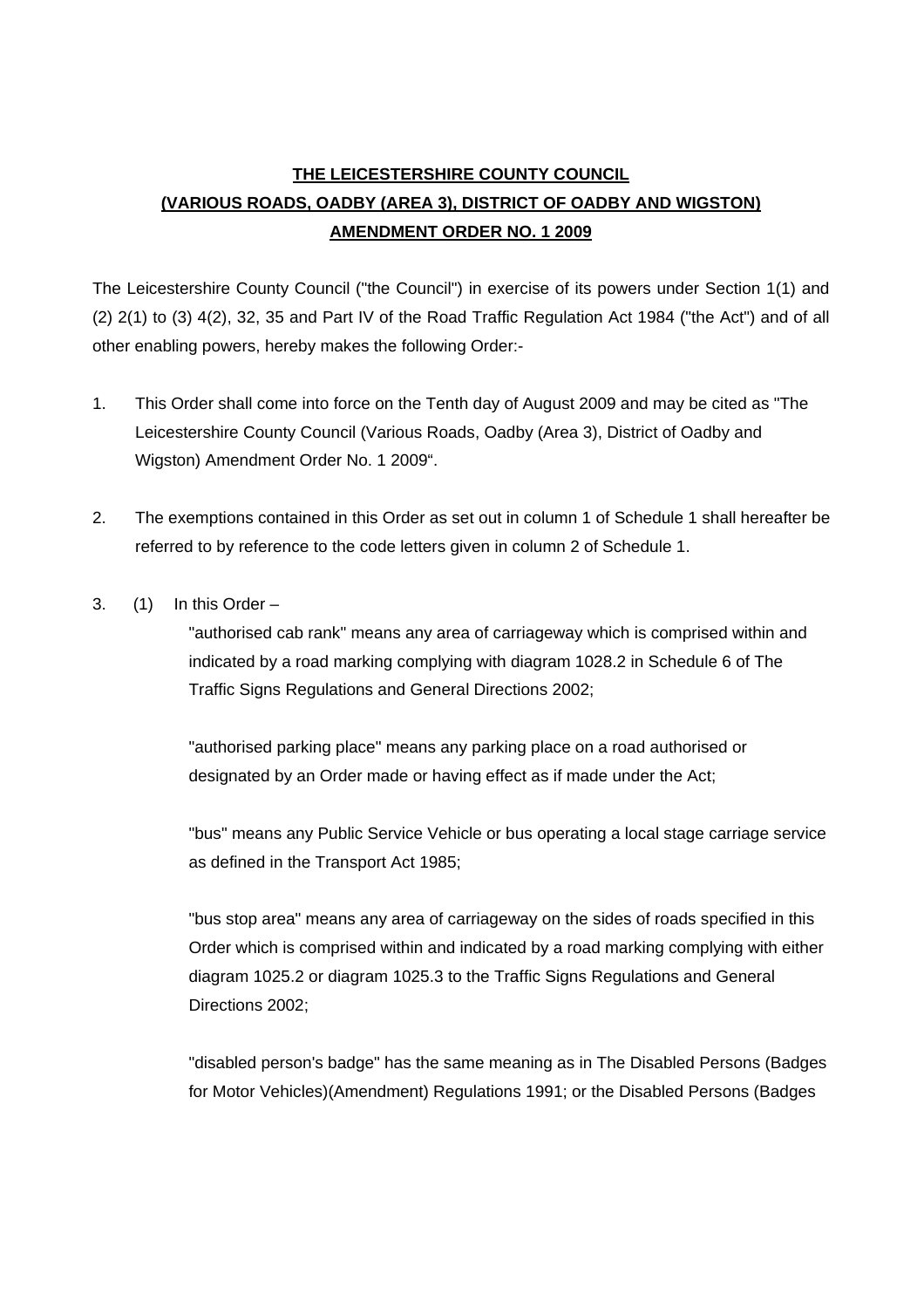for Motor Vehicles)(England) Regulations 2000 and the Local Authorities' Traffic Orders (Exemptions for Disabled Persons)(England) Regulations 2000;

"disabled person's vehicle" has the same meaning as in The Local Authorities' Traffic Orders (Exemption for Disabled Persons)(England and Wales)(Amendment) Regulations 1991;

"disabled persons designated parking bay" means the part of the carriageway or side of road marked in accordance with Schedule 6 of the Traffic Signs Regulations and General Directions 2002 by the marking shown in diagram 1028.3 (or permitted variant thereof) and with a white broken line bounding the words "DISABLED" marked outside the bay;

"doctors' permit holders" means a vehicle which displays a valid permit issued to a Doctor for use in a specified location;

"footway parking area" means an area of the footway specifically designated for the purpose of waiting;

"hackney carriage" has the same meaning as in section 38(1) of the Vehicles (Excise) Act 1971;

"market day" means any day of the week approved and authorised under a market charter for the holding of a market or such other bona fide licensed market;

"Market trader" means any person duly authorised an appropriate body to trade from an authorised market stall or stand or location as from time to time may be specified by the appropriate body for the purposes of his or her trading;

"motor vehicle" means any vehicle as defined by the Construction and Use Regulations 1986 (as amended) which is mechanically propelled except where otherwise provided;

"parking disc" means a disc, issued by a local authority, complying with the requirements of the British Standard Specification for Parking Discs (BS No.4631:1970)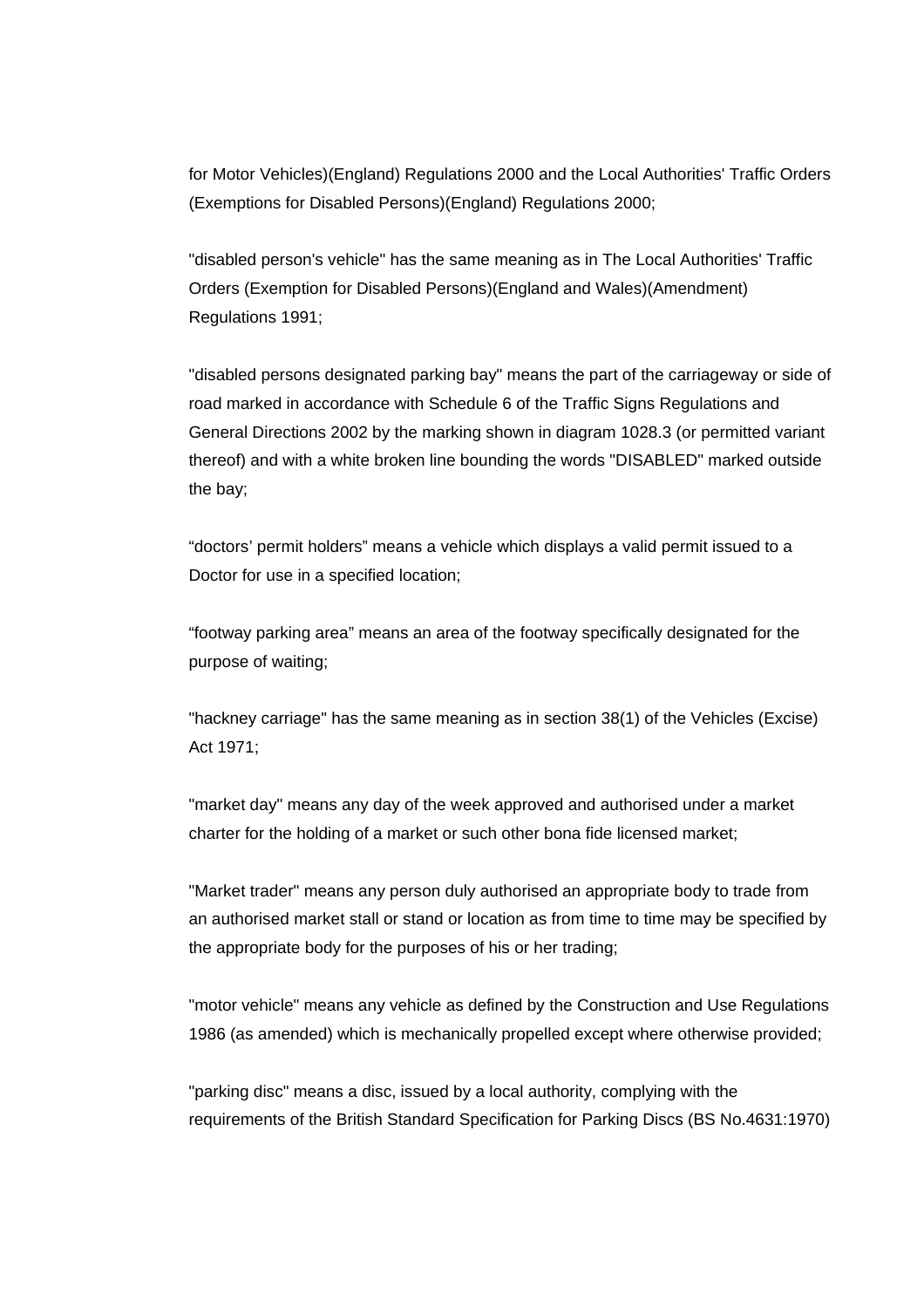but coloured orange, and capable of showing the quarter hour period during which a period of waiting begins, or a blue badge under the Disabled Persons (Badges for Motor Vehicles)(England) Regulations 2000;

"permit" means a written warrant issued by or on behalf of Leicestershire County Council allowing the holder to wait in a specified location;

"permitted parking place" means any part of a road hereby authorised by the Council for use as a parking place being a place where vehicles may wait and is indicated as such by signs and road markings;

"permit holder" means a vehicle which displays a valid permit;

"residents' parking permit holder / residents' permit holder" means a vehicle which displays a valid permit issued to a resident of the specified location;

"road / roads" means the carriageway the footway and any verges being the full width of the highway extent from one boundary to another;

"school entrance" means any area of carriageway on the side of the road specified in Schedule 12 of this Order where vehicles are not permitted to stop and indicated by a road marking complying with diagram 1027.1 of the 2002 Regulations;

"vehicle" means any Motor Vehicle as defined in this Order and any other vehicle (capable of the carriage of persons or goods) except cycles unless otherwise provided;

"4.00 p.m. to 10.00 a.m. the following morning" wherever referred to in this Order means that period of time commencing at 4.00 p.m. in the afternoon of any day and terminating at 10.00 a.m. on the morning of the next day;

"The Act" means The Road Traffic Regulation Act 1984.

(2) For the purpose of this Order a vehicle shall be regarded as displaying a disabled person's badge in the relevant position, where in accordance with the Disabled Persons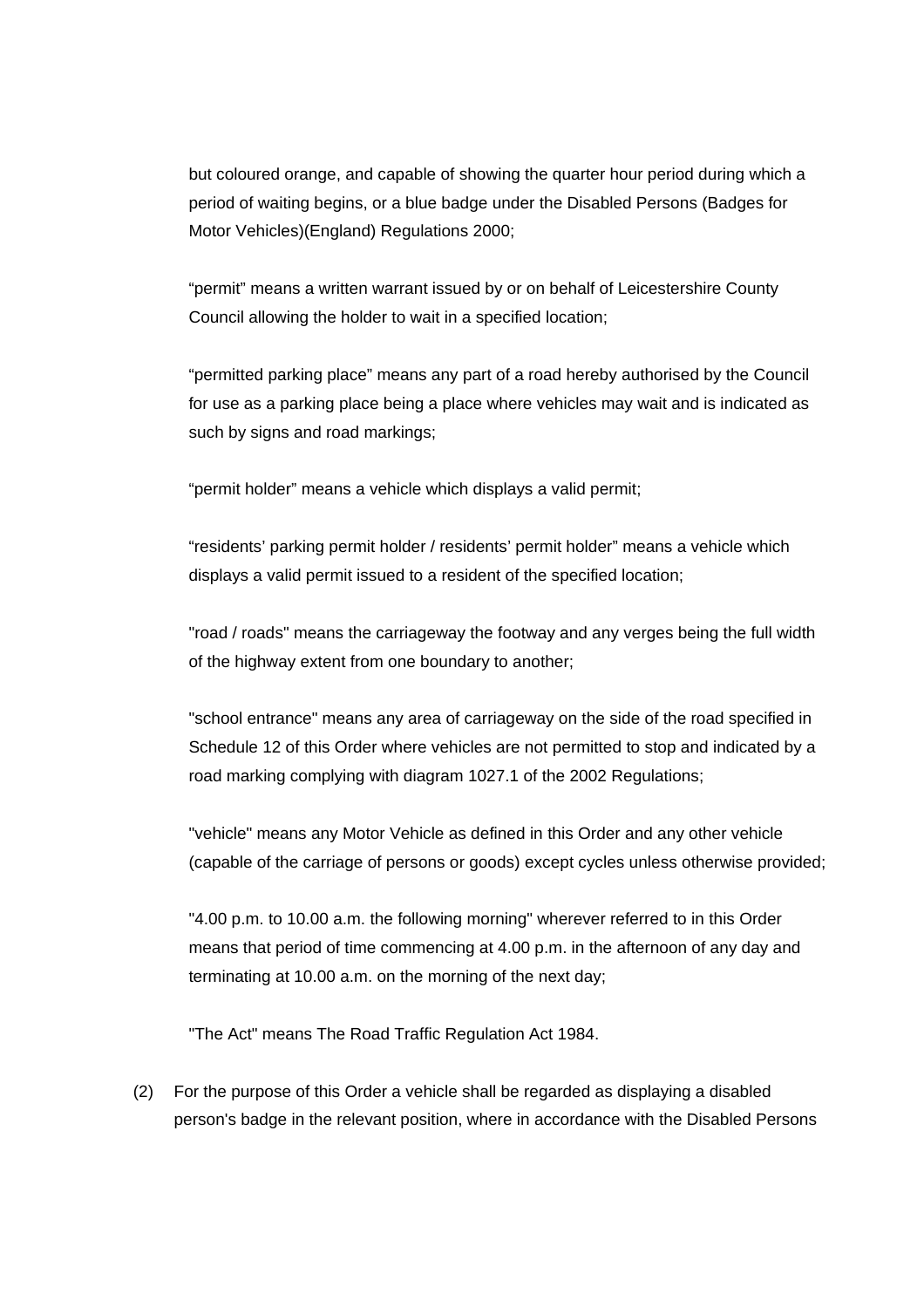(Badges for Motor Vehicles) (Amendment) Regulations 1991 and the Disabled Persons (Badges for Motor Vehicles) (England) Regulations 2000

- (i) the Badge is displayed on the vehicle's dashboard or fascia panel with the front of the Badge facing forward with the details thereon clearly visible from an external position, or
- (ii) where the vehicle has no dashboard or fascia panel or windscreen where the Badge may be exhibited or displayed it shall be exhibited in a conspicuous position on the front or near side of the vehicle and

in either case a parking disc is exhibited in the relevant position prescribed in the Disabled Persons (Badges for Motor Vehicles) (Amendment) Regulations 1991 or the Disabled Persons (Badges for Motor Vehicles) (England) Regulations 2000.

- (3) For the purposes of this Order and where any article permits, it shall not be unlawful to cause or permit a disabled person's vehicle which displays in the relevant position a disabled person's badge and a parking disc (on which the driver, or other person in charge of the vehicle, has marked the time at which the period of waiting began) to wait on the sides of roads referred to in the specific article, for a period not exceeding 3 hours unless otherwise stated (not being a period separated by an interval of less than one hour, unless otherwise stated, from a previous period of waiting by the same vehicle on the same side of road on the same day) provided that no such vehicle shall wait in any length of road where there is for the time being a prohibition of loading and unloading.
- 4. "The Leicestershire County Council (Various Roads, Oadby (Area 3), District of Oadby and Wigston) Consolidation and Amendment Order 2008" is hereby revoked in respect of those lengths of roads specified in **Schedule 2** to this Order.
- 5. No person shall, except upon the direction or with the permission of a police officer, a traffic warden, a community support officer, a parking attendant or a civil enforcement officer, cause or permit any vehicle to wait between the hours of 8.00 a.m. and 6.00 p.m. on any day other than a Sunday, in the permitted parking place as specified in Schedule 3 to this Order, except for resident's parking permit holders:-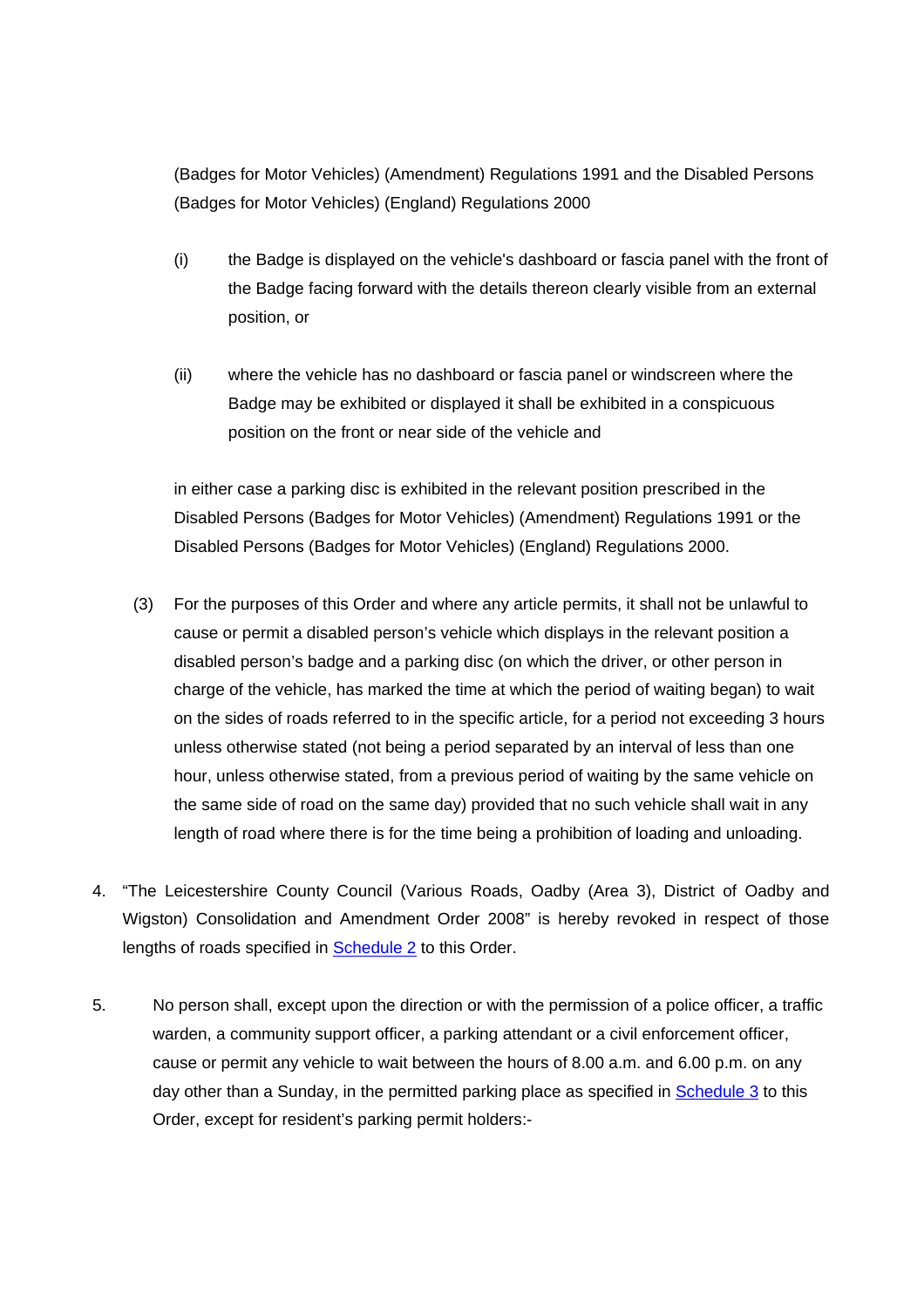(a) For a period longer than 20 minutes, or

 (b) If a period of less than 3 hour has elapsed since the last period of waiting by that vehicle on the same part of the road;

- 6. No person shall, except upon the direction or with the permission of a police officer, a traffic warden, a community support officer, a parking attendant or a civil enforcement officer, cause or permit any vehicle to wait between the hours of 8.00 a.m. and 6.00 p.m. on any day other than a Sunday, in the permitted parking place as specified in Schedule 4 to this Order:-
	- (a) For a period longer than 1 hour, or

 (b) If a period of less than 3 hour has elapsed since the last period of waiting by that vehicle on the same part of the road;

- 7. Except where otherwise stated, a reference in this order to a numbered Article or Schedule is reference to the Article or Schedule bearing that number in this order.
- 8. The plan (s) annexed to this Order and marked drawing number TM2810/02/2007 is for identification purposes only.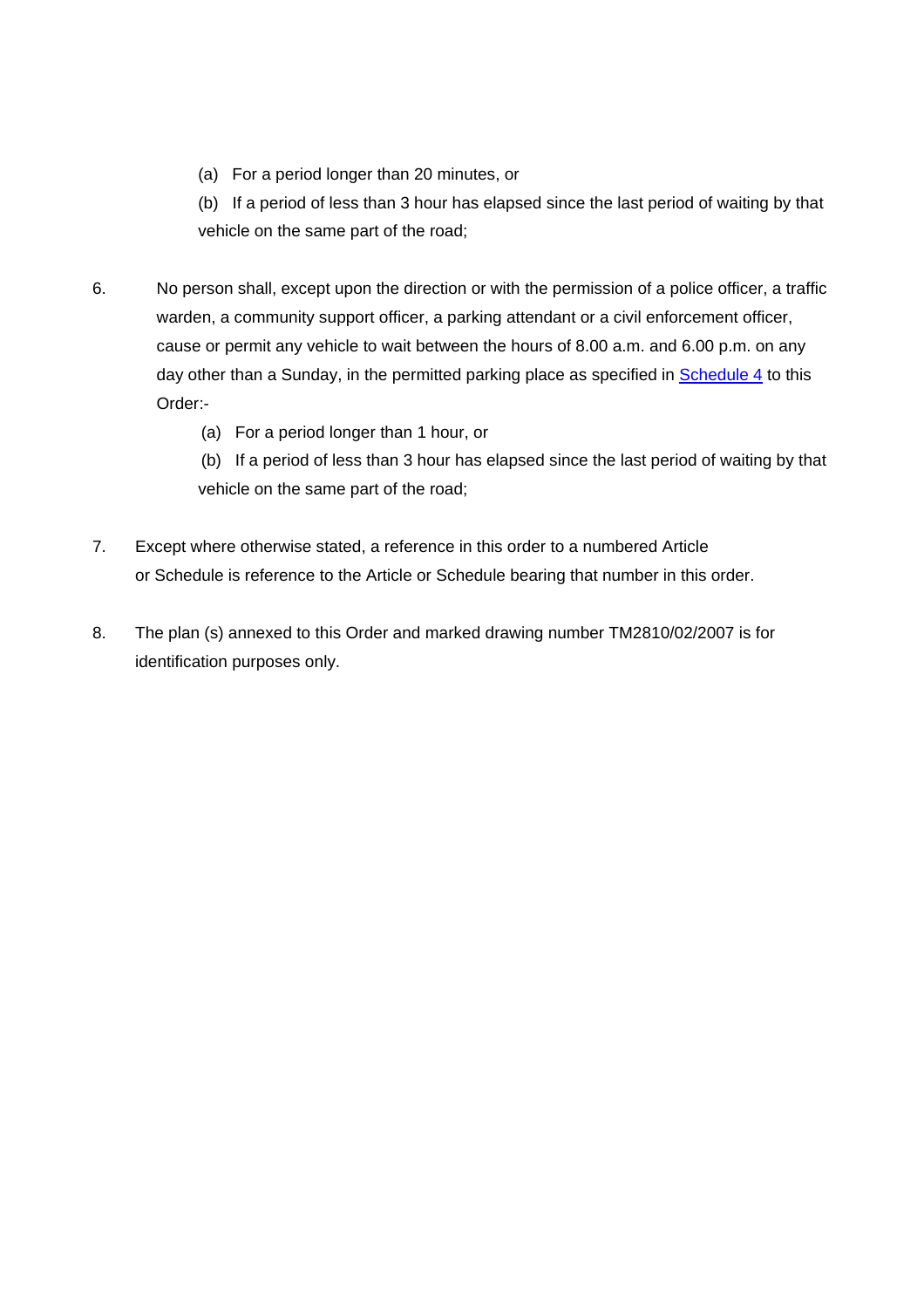# **SCHEDULE 1**

| <b>TYPE OF EXEMPTION</b>                                                                                                                                                                                                                                                                                                                                                                                                                                                                                                                         | <b>CODE</b> |
|--------------------------------------------------------------------------------------------------------------------------------------------------------------------------------------------------------------------------------------------------------------------------------------------------------------------------------------------------------------------------------------------------------------------------------------------------------------------------------------------------------------------------------------------------|-------------|
| For vehicles to allow people to board or alight.                                                                                                                                                                                                                                                                                                                                                                                                                                                                                                 | <b>LCCA</b> |
| For vehicles used in connection with:-<br>building, industrial or demolition operations;<br>(i)<br>the removal of any obstruction to traffic;<br>(ii)<br>the maintenance, improvement or reconstruction<br>(iii)<br>of the said sides of roads; or<br>the laying, erection, alternative or repair on, or in<br>(iv)<br>land adjacent to the said sides of roads of any<br>sewer or of any main, pipe or apparatus for the<br>supply of gas, water or electricity or of any<br>telegraphic line as defined in the<br>Telecommunications Act 1984. | <b>LCCB</b> |
| For vehicles to be used in the service of a local authority,<br>highways agency, an area health authority or a water<br>undertaker in pursuance of statutory powers or duties<br>and whilst being so used in such service it is necessary<br>for the vehicle to be positioned in the place where it is<br>waiting.                                                                                                                                                                                                                               | <b>LCCC</b> |
| For vehicles to be used for the purpose of delivering or<br>collecting postal packets as defined in section 87 of the<br>Post Office Act 1953 by any universal service provider.                                                                                                                                                                                                                                                                                                                                                                 | <b>LCCD</b> |
| For vehicles to take in petrol, oil, water or air from any<br>garages situated on or adjacent to the said sides of<br>roads.                                                                                                                                                                                                                                                                                                                                                                                                                     | <b>LCCE</b> |
| For vehicles to wait at or near to any premises situated<br>on or adjacent to the said sides of roads for so long as<br>such waiting by that vehicle is reasonably necessary in<br>connection with any wedding or funeral.                                                                                                                                                                                                                                                                                                                       | <b>LCCF</b> |
| For vehicles to be used for fire brigade, ambulance or<br>police purposes.                                                                                                                                                                                                                                                                                                                                                                                                                                                                       | <b>LCCG</b> |
| For goods to be loaded on or unloaded from the vehicle<br>on the sides of roads specified in this Order at any time<br>on any day.                                                                                                                                                                                                                                                                                                                                                                                                               | <b>LCCH</b> |
| For Vehicles:<br>(a) to wait upon an authorised parking place,<br>(b) being a hackney carriage, to wait upon an<br>authorised cab rank, or                                                                                                                                                                                                                                                                                                                                                                                                       | <b>LCCI</b> |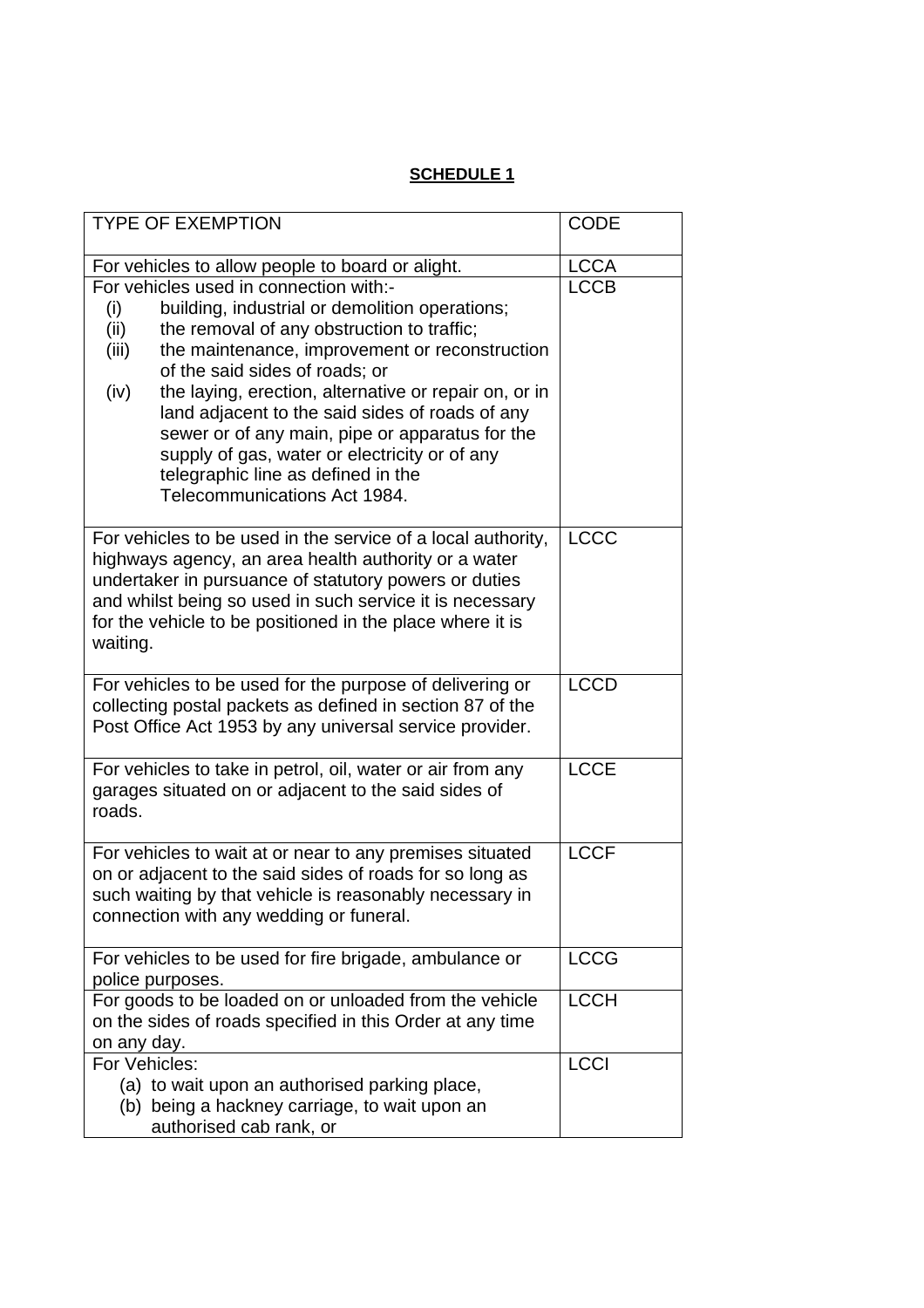| (c) licensed taxi.                                                                                                                                                                                                                                                                                                                                                                                                                                                                                                                                                                                                                                                                            |             |
|-----------------------------------------------------------------------------------------------------------------------------------------------------------------------------------------------------------------------------------------------------------------------------------------------------------------------------------------------------------------------------------------------------------------------------------------------------------------------------------------------------------------------------------------------------------------------------------------------------------------------------------------------------------------------------------------------|-------------|
| For a disabled person's vehicle which displays in the<br>relevant position a disabled person's badge, and a<br>parking disc (on which the driver, or other person in<br>charge of the vehicle, has marked the time at which the<br>period of waiting began) to wait on the sides of roads<br>referred to in that Article for a period not exceeding three<br>hours (not being a period separated by an interval of less<br>than one hour from a previous period of waiting by the<br>same vehicle on the same side of road on the same day)<br>provided that no such vehicle shall wait in any length of<br>road where there is for the time being a prohibition of<br>loading and unloading. | <b>LCCJ</b> |
| For vehicles to wait on the sides of roads referred to<br>therein for so long as may be necessary while any gate<br>or other barrier at the entrance to premises to which the<br>vehicle requires access or from which it has just<br>emerged is being opened or closed, if it is not reasonably<br>practicable for the vehicle to wait otherwise than in that<br>road while such a gate or barrier is opened or closed.                                                                                                                                                                                                                                                                      | <b>LCCK</b> |
| Any vehicle bona fide associated or used in connection<br>with or for the purpose of licensed markets or special<br>events.                                                                                                                                                                                                                                                                                                                                                                                                                                                                                                                                                                   | <b>LCCL</b> |
| Where the person in control of the vehicle is directed or<br>given permission to stop by a police officer, a traffic<br>warden, community support officer, a parking attendant<br>or a civil enforcement officer.                                                                                                                                                                                                                                                                                                                                                                                                                                                                             | <b>LCCM</b> |
| To enable any motor vehicle that is constructed or<br>adapted for the purpose of carrying monies or valuables<br>under secure deposit and which is in use on a pre-<br>arranged appointment for the delivery or collection of<br>monies, financial instruments or valuables (for such a<br>period of time as reasonably required to complete the<br>delivery or collection) to any premises on the sides of<br>road.                                                                                                                                                                                                                                                                          | <b>LCCN</b> |
| This Article shall not prevent waiting by vehicles carrying<br>children from and to school on normal schooldays.                                                                                                                                                                                                                                                                                                                                                                                                                                                                                                                                                                              | <b>LCCO</b> |
| Nothing shall render it unlawful for the owners or<br>occupiers for the time being of the three properties Nos.                                                                                                                                                                                                                                                                                                                                                                                                                                                                                                                                                                               | <b>LCCP</b> |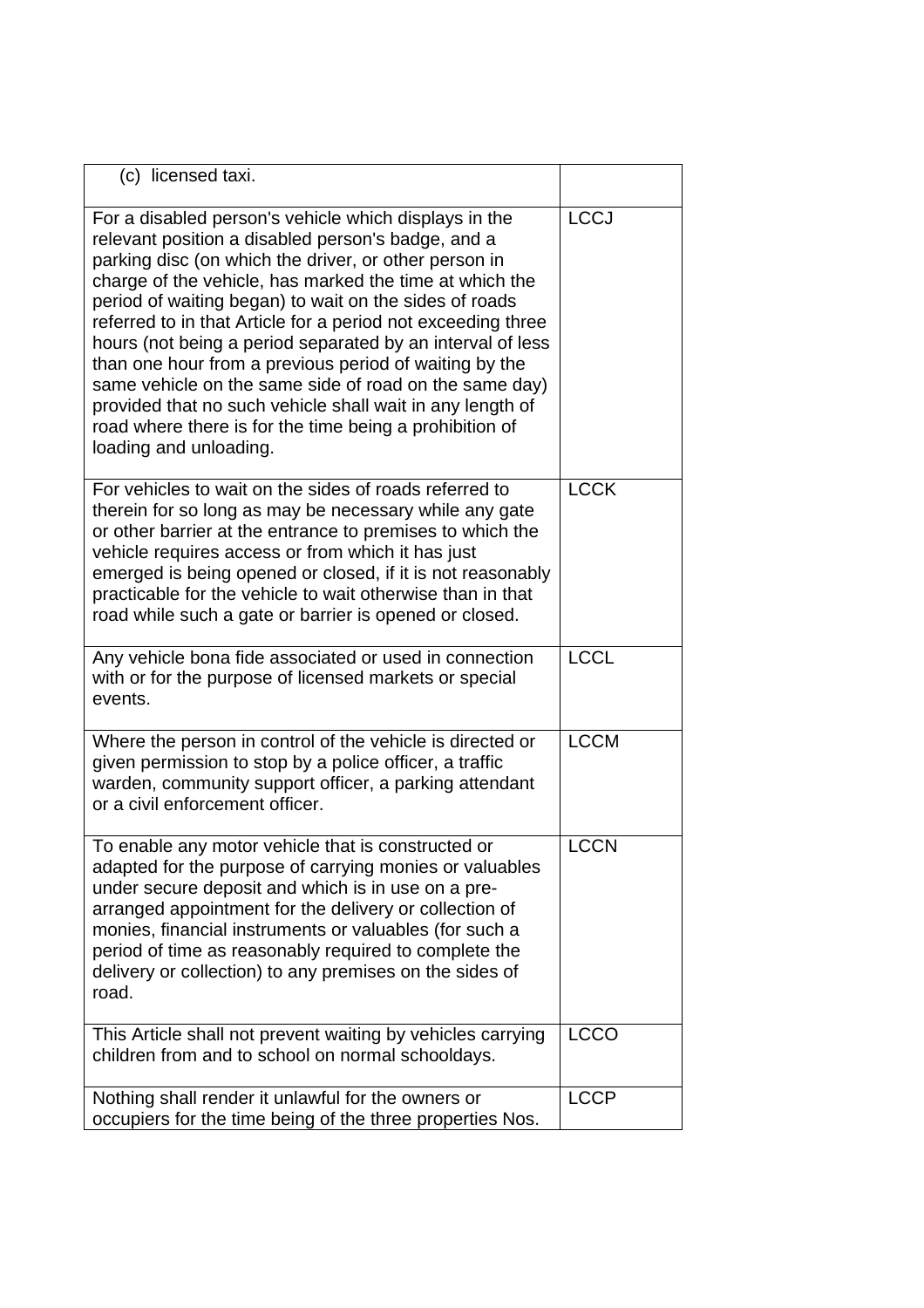| 2, 4 and 6 Baines Lane, Hinckley to cause or permit any<br>vehicle to wait in the length of road or side of road<br>specified in the Third Schedule to this Order for a period<br>not exceeding 1 hour between the hours of 8.30am and<br>6.00pm (Monday to Saturday inclusive) and without<br>limitation on Sundays.                                                                                                                    |             |
|------------------------------------------------------------------------------------------------------------------------------------------------------------------------------------------------------------------------------------------------------------------------------------------------------------------------------------------------------------------------------------------------------------------------------------------|-------------|
| Nothing shall render it unlawful to cause or permit any<br>vehicle to wait in connection with the maintenance or<br>repair of any premises adjoining the roads which can<br>only be carried out from the road being such works as<br>are required to be carried out to comply with any<br>statutory obligation condition or stipulation subject to<br>such waiting being limited to a maximum of two hours in<br>any period of 24 hours. | <b>LCCQ</b> |
| Nothing shall render it unlawful to cause or permit a<br>public service vehicle to stop for a longer time than is<br>necessary for taking up and setting down passengers at<br>any time on any day on the east side of Melbourne Road<br>fronting the coach depot occupying 211/213 Melbourne<br>Road.                                                                                                                                   | <b>LCCR</b> |
| For any disabled person's vehicle which displays in the<br>relevant position a disabled person's badge and a<br>parking badge (on which the driver or other person in<br>charge of the vehicle has marked the time at which<br>waiting began) to wait, load or unload in those parts of<br>the road specified in the schedule to this order for a<br>period not exceeding 3 hours, with no return within 3<br>hours.                     | <b>LCCS</b> |
| If the vehicle is being used to attend any of the properties<br>numbered 2-30 Mantle Lane, but for the purposes of<br>loading/unloading of goods or equipment at such<br>property only.                                                                                                                                                                                                                                                  | <b>LCCT</b> |
| If the vehicle is an official wedding or funeral car<br>attending any of the properties numbered 2-30 Mantle<br>Lane for the purpose of allowing passengers to board or<br>alight.                                                                                                                                                                                                                                                       | <b>LCCU</b> |
| For any vehicle in excess of 7.5 tonnes loading or<br>unloading on that part of Biggin Street between its<br>junction with Fennel Street and a point 35 metres north<br>of its junction with Swan Street, such vehicle shall have                                                                                                                                                                                                        | <b>LCCV</b> |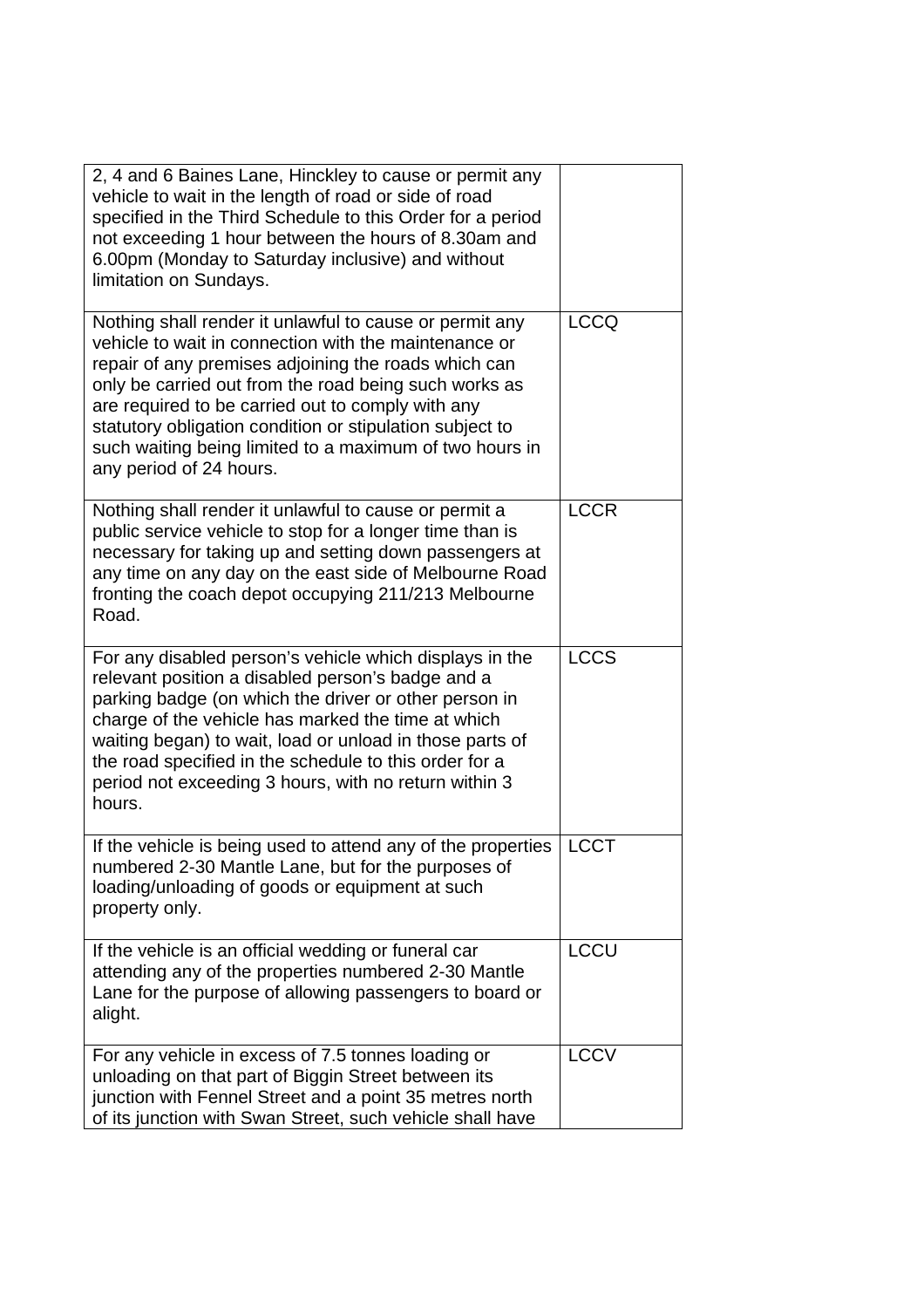| entered Biggin Street from its junction with Fennel Street<br>between the hours of 4.00 p.m. to midnight and midnight<br>to 10.00 a.m.                                                                          |             |
|-----------------------------------------------------------------------------------------------------------------------------------------------------------------------------------------------------------------|-------------|
| Nothing shall render it unlawful to cause or permit any<br>vehicle to wait on the triangular area of highway not<br>comprising part of the main carriageway fronting Nos. 9<br>and 19 Station Road, Hugglescote | <b>LCCW</b> |
| Nothing shall render it unlawful to cause any vehicle to<br>enter Market Place if the vehicle is a vehicle-                                                                                                     | <b>LCCX</b> |
| (a) in the service of a Police or Fire or Health or Local<br>Authority and is being used for Police, Fire,<br>Ambulance or Local Authority purposes as the<br>case may be;                                      |             |
| being used by a resident of Market Place for the purpose<br>of gaining access to his place of residence there.                                                                                                  |             |
| For a disabled person's vehicle which displays in the<br>relevant position a disabled person's badge to wait in the<br>designated parking place.                                                                | <b>LCCY</b> |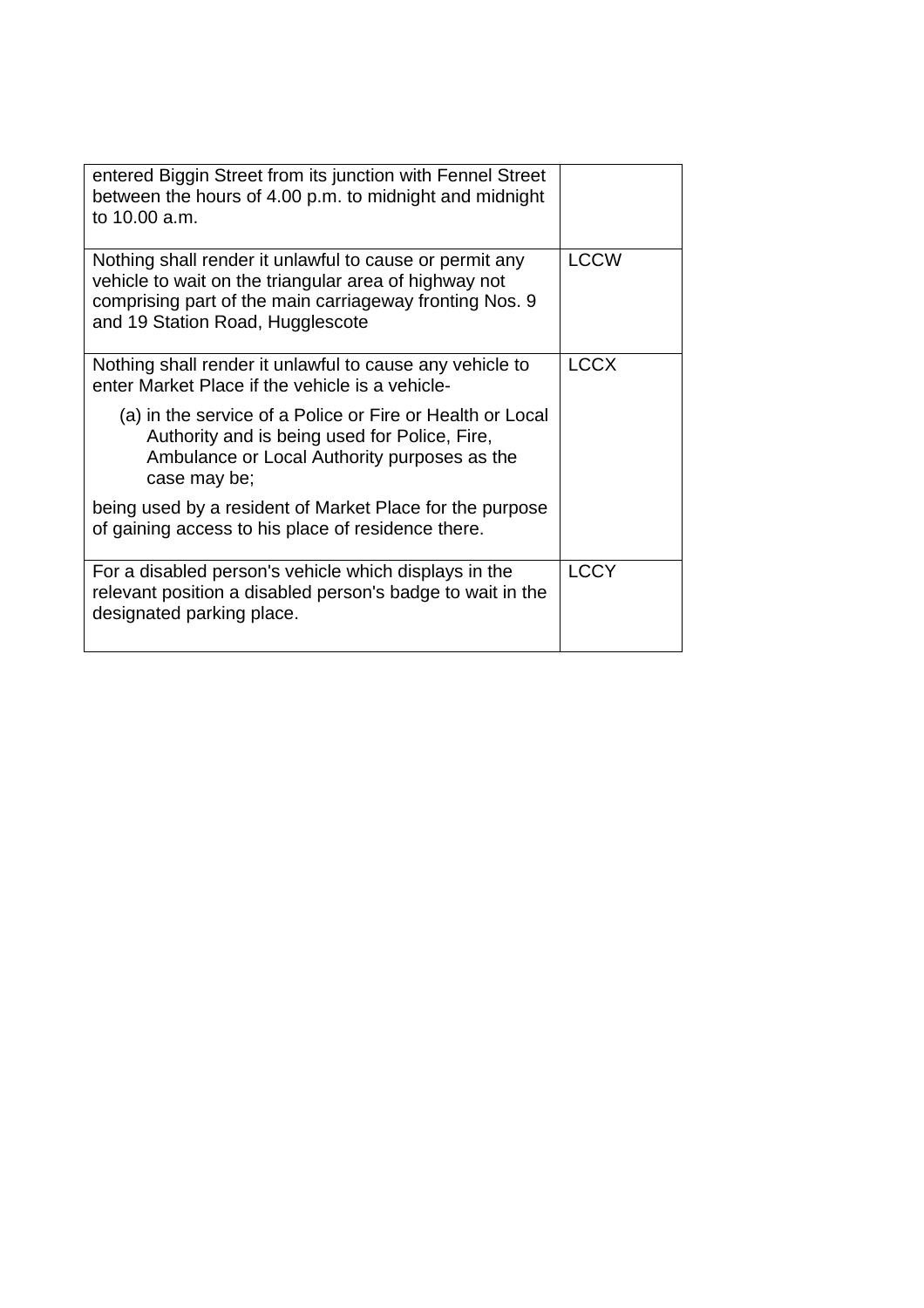### **SCHEDULE 2 REVOCATIONS**

#### **THE LEICESTERSHIRE COUNTY COUNCIL (VARIOUS ROAD, OADBY (AREA 3), DISTRICT OF OADBY AND WIGSTON) CONSOLIDATION AND AMENDMENT ORDER 2008**

#### **LIMITED WAITING 1 HOUR NO RETURN FOR 2 HOURS MONDAY - SATURDAY 8.30 AM - 6.30 PM**

#### **SANDHURST STREET, OADBY**

The east side from a point 10 metres south of its junction with the A6 Leicester Road for a distance of 18 metres in a southerly direction.